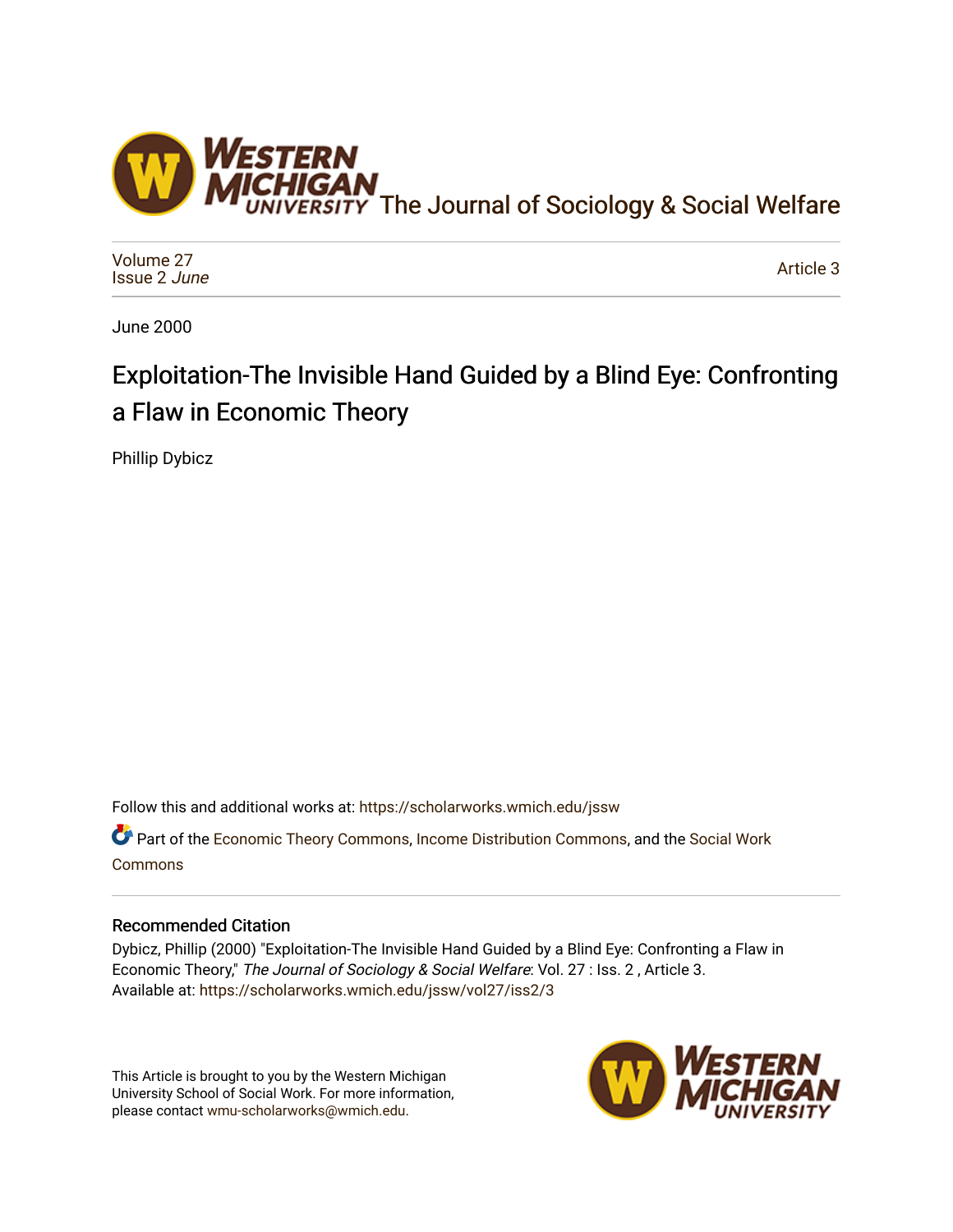# Exploitation—The Invisible Hand Guided **by** a Blind Eye: Confronting a Flaw in Economic Theory

#### PHILLIP DYBICZ

*Economics is alone among the social science disciplines in failing to have a sound theory to explain behaviors when people do not act according to their self-interest, that is, with compassion. This has resulted in a fundamental flaw in economic thought. As economies have grown in scale and complexity, there has been a corresponding distancing between consumers and producers. This flaw has revealed itself through a lack of economic structures which bridge this distance, restore a level of intimacy within the economic interaction, and hence facilitate the expression of compassion.*

#### EXPLOITATION-THE INVISIBLE HAND GUIDED BY A BLIND EYE: CONFRONTING A FLAW IN ECONOMIC THEORY

Madan Ram, age 7, toils 10-12 hours a day weaving carpets at a rug factory in Utar Pradesh, India. Oftentimes, Madan's fingers will bleed from the endless toil. At some of the worst factories, supervisors use hot irons to sear the children's fingers so that blood will not get on the carpet. Madan is just one among millions of children worldwide who comprise the ranks of child labor. Civil Sakaesih, an Indonesian woman, worked for a Nike Inc. factory. She was fired from her job after joining a group of 600 other workers who walked out over wages. The factory refused to implement a minimum-wage increase to \$1.25 a day. Unfortunately these are all too common examples in the developing countries of the world.

As economic globalization proceeds apace, these individuals become victims of the world's march toward modernization.

Journal of Sociology and Social Welfare, June, 2000, Volume XXVII, Number 2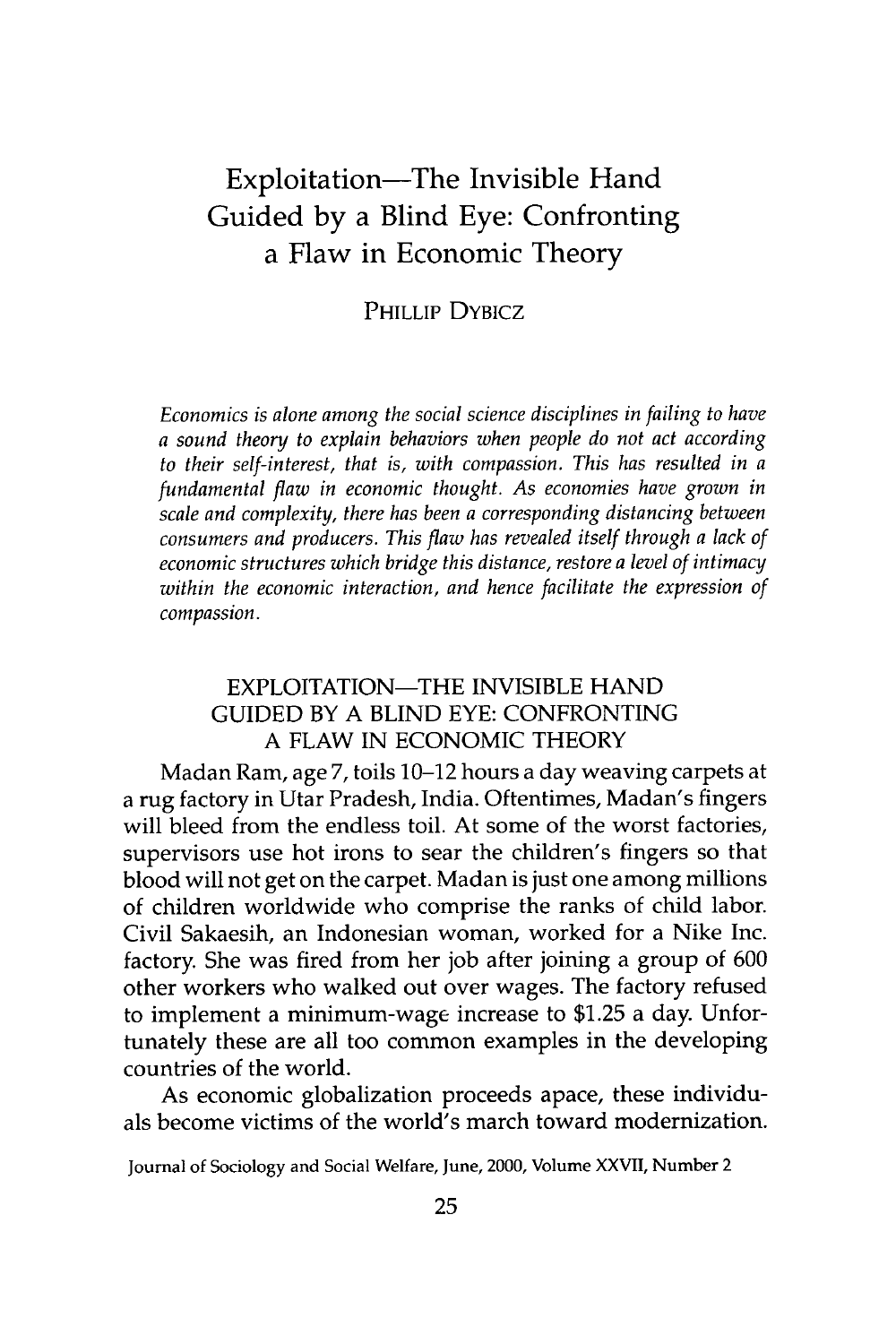Shockingly, some even view these hardships as a necessary step. Proponents of modernization theory-strong advocates of freemarket capitalism-state that "Social inequity increases in the early stages of modernization (as elites profit from the toil of unskilled laborers)" (Harper, 1989, p.201). Blame for these inequities and injustices is often attributed to the impersonal nature of market forces. And yet, economics is a social science. It describes the behaviors and motivations of people. What is it that makes market forces impersonal? How and why does humanity get squeezed out of the economic equation?

As far back as the early eighteenth century with Bernard Mandeville's publication of *The Fable of the Bees: Or private vices, publick [sic] benefits,* it was noted that it is human behaviors of self-interest which stimulated economic progress in a capitalist economy. Human virtues of compassion and intimacy were considered not to have a role. This concept is still reflected in today's thought. The following statement is considered a fundamental principal unifying all economic theory: "The common objective is the explanation of the sequential configurationsthe path, the dynamics-of the 'material' activities of societies whose order arises as an unintended by-product of the interplay of *self-interested actors"* (Heilbroner, 1986, pp. 23-24 [emphasis added]). This statement distinguishes economics from the other social sciences in an interesting manner. The other disciplinespolitical science, sociology, psychology, and anthropology-all have sound theories which account for aspects of human behavior when an individual does not act in his/her self-interest-i.e. acting out of compassion for other individuals. Thus, among social scientists, economists are alone in their stance of willingly turning a blind eye to an important dimension of human behavior: intimacy, or one's connectedness to others. As Bramhill poignantly states in his critique of this one-sided approach:

Totally obliterated in the definition of commodities and the choice of one over another are the complexities of aesthetics, moral choices, cultural norms, and political positions. Generally it is not possible to let one person's choices depend on the welfare of another person and still have determinate equilibrium models; because of this, the taboo four-letter word in economics is 'love"' (1986, p. 51).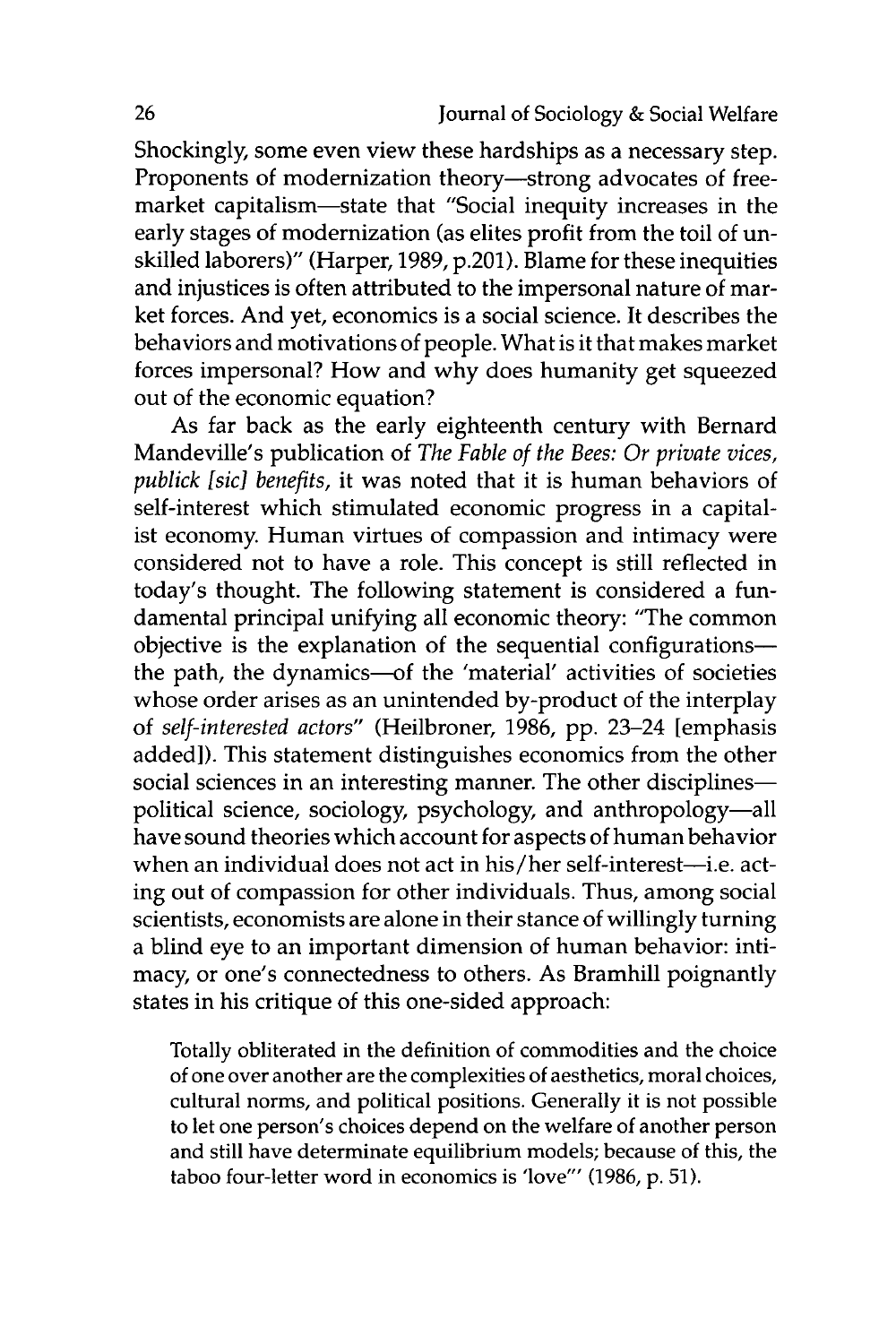Love may not be an economic concept; yet, few would deny that it exists. Kant's description of practical love seems applicable for the purposes of this paper: "a love which is seated in the will, and not in the propensions of the sense"(1988 [1785] p. 24). Compassion and intimacy are two dimensions of human nature which stem from practical love, and motivate actions which are not based upon self interest. Through drawing upon theories from Rousseau, Kant, and Hegel, this paper seeks to offer a basic economic model which incorporates both facets of human behavior-self-interest and compassion-and under the light of this perspective, provide an analysis of the role of capitalism in the context of economic globalization.

#### THEORETICAL PERSPECTIVE

As Heilbroner aptly states concerning economic analysis: the characterizing judgments that economists make "necessarily embody moral and political preferences in addition to valuefree gestalts." (1986, p. 20). The economic analysis of this paper is no exception and embodies the following characterizing judgements. First is the proposition that there is a dual nature to human beings. Rousseau expressed this dual nature of humans with the terms *bourgeois* and *citoyen.* As explained by Jamieson:

Man as *bourgeois* is egoistic, and materialistic. It is good that he is, since in pursuing private interest with the utmost zeal *bourgeois* man produces unintended benefits for everyone. Modern man also exists as *citoyen.* As *citoyen* he is other- regarding, altruistic, and universalistic and is mainly concerned to promote the common interest (1986, **p.** 338).

Kant would take this concept to new theoretical heights. He proposed that these two aspects of human behavior reflect not two natures but rather two distinct conceptions of the self:

One resource remains to us, namely, to inquire whether we do not occupy different points of view when by means of freedom we think of ourselves as causes efficient *a priori,* and when we form our conception of ourselves from our action as effects which we see before our eyes" (Kant, 1988 [1785], p. 82).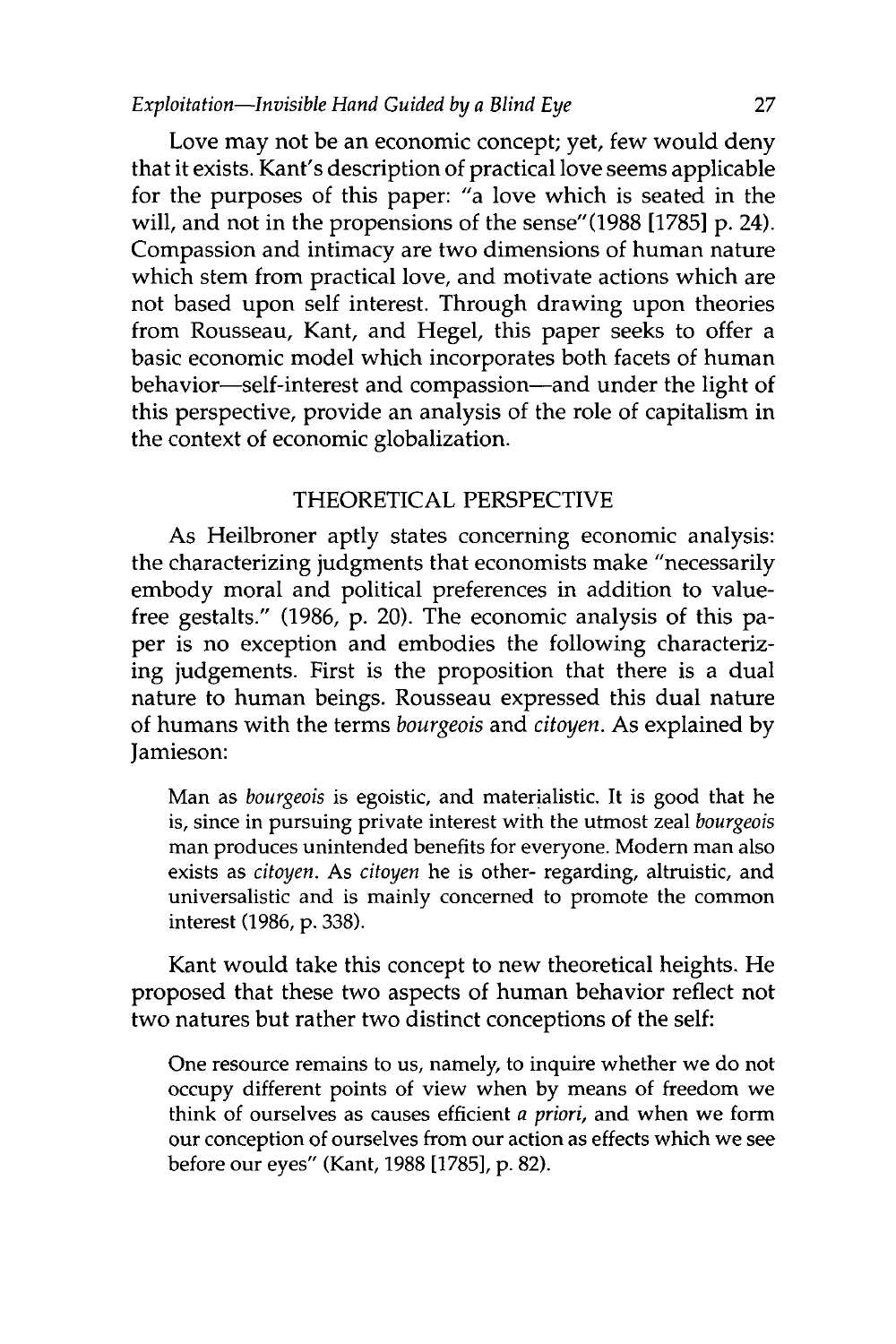Or more succinctly put, "I must exist, as Kant acknowledges, both as an 'empirical self' within the realm of nature, and as a transcendental self, outside it" (Scruton, 1977, p. 73).

The *bourgeois* nature of individuals is captured within the utilitarian conception of individualism. The individual self exists as a separate ego, and behavior is motivated by meeting the needs and wants of this separate ego. At a societal level, society functions and evolves due to the "invisible hand" at workindividuals pursuing an enlightened self-interest.

The *citoyen* nature of individuals is captured within Kant's concept of the transcendental self. Being transcendental, it lies outside of the empirical world of nature, and hence, not subject to inclinations of individual self-interest. Thus, it is universalisticfrom which a moral equity arises in which other individuals are viewed as ends in themselves rather than means to an end (i.e. one's individual self-interest).

Faced with rampant capitalism at the turn of the century, Dewey and other Progressives embraced this missing elementthe transcendental self-in their writings. Concisely stated, "As Mary Follet explained it: the individual 'is in himself the whole of society. It is not that the whole is divided up into pieces; the individual is the whole at one point"' (Quandt, 1970, p. 29). Thus, the universalistic quality of the transcendental self is not an organicism based upon a biological metaphor (Durkheim's conception of organic solidarity), where specialized parts create a greater whole (Durkheim, 1960 [18931). This biological conception may more accurately describe the nature of a system. In Kant's conception of the transcendental self, one is a microcosm of a greater whole so that in effect, the one and the whole are the same. A more apt metaphor may be that of one drop of water within a greater number or whole (e.g a glass of water). This whole may be as small as that represented by a couple-two individuals involved in an intimate relationship-or it may be as large as society itself. One's self becomes universalistic. And as one is the same as this greater whole, desire arises to promote the interest of the whole: the common good.

Hegel would take Kant's conception of the transcendental self, and that of the ego-driven individual self, and seek to explain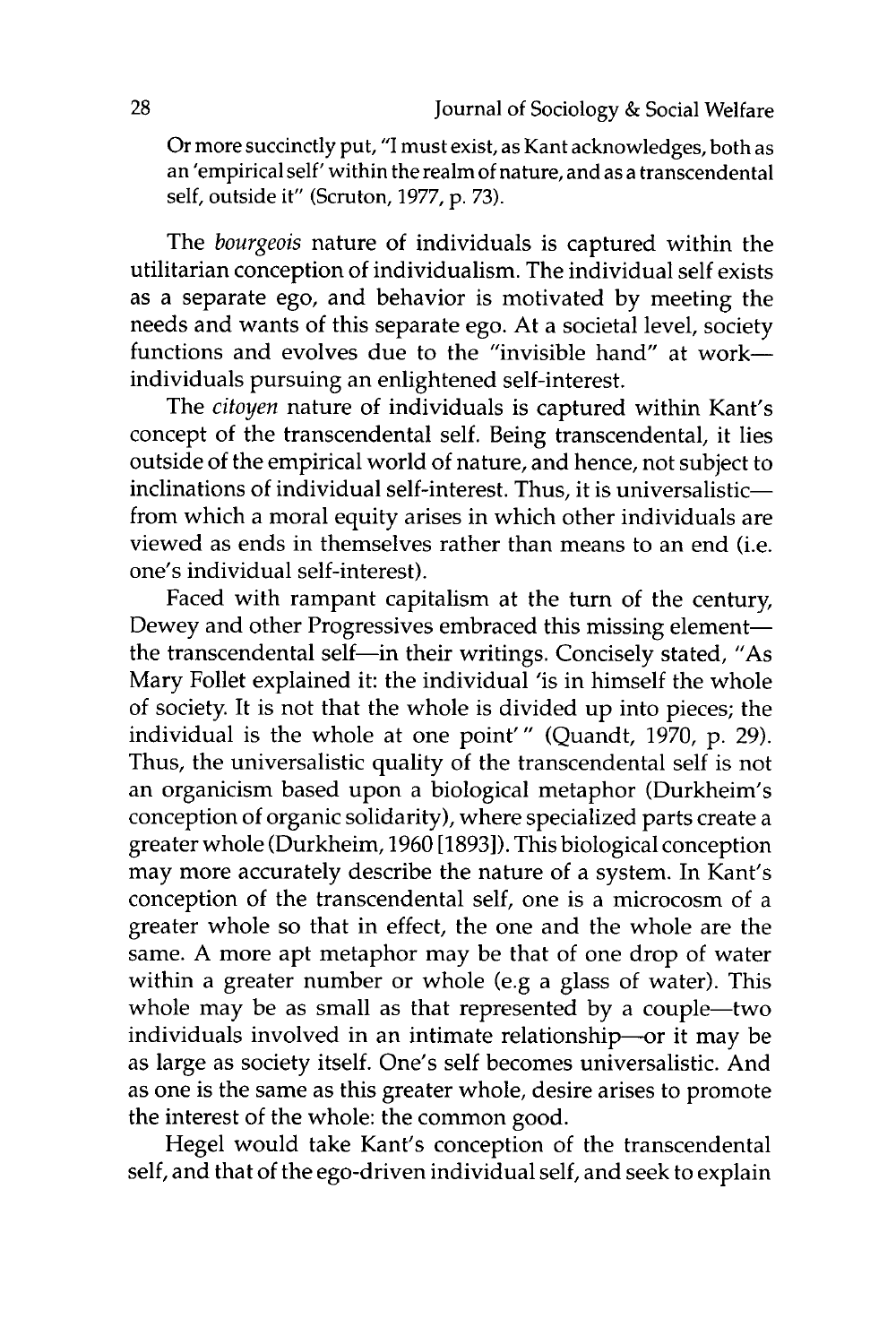how the two become synthesized within the context of relationship through the creation of concrete universals. Hegel's concept will be elaborated upon more fully later, under the practical analysis section of this paper.

#### THEORETICAL ANALYSIS

Under the light of the above perspective, this paper will now examine a basic economic interaction—the purchasing of a product or service. Under current economic theory, there are two descriptive characteristics to a product: price and quality (Gordon & Lee, 1977). Quality will determine the extent to which the product meets the consumer's needs. The better the quality the higher the price. If a higher quality product better meets the consumer's needs, the consumer will pay a higher price for the product. Certainly, no one in one's right mind would knowingly and willingly pay a higher price for an inferior product or service.

And yet, in reality this often occurs. Take the example of an individual paying \$10 to have his/her car washed by a group of high school students seeking to raise money for their school organization. The individual may be paying twice as much as he/she would at an automatic car wash facility. Certainly this choice is not due to the person believing that the quality of service from the high school students is twice as good. Another dimension of human behavior is at work, one not captured by economic theory.

The explanation for this scenario is as follows. First, since economic interactions involve people they must also be viewed as a *social* interaction. The two aspects of human *nature-bourgeois* and *citoyen-are* each represented within a social interaction. In the above example, the consumer's choice is not only affected by the quality of the product-a motivation stemming from individual self-interest-but also by compassion: the motivation to promote the common good of the whole. I am purposely using the word compassion over altruism. At this point, what is being stressed is the harmony engendered by the universalistic nature of the transcendental self. Altruism comes into play later, when the two selves interact: one's empirical self willingly sacrifices itself in order to yield to the transcendental self.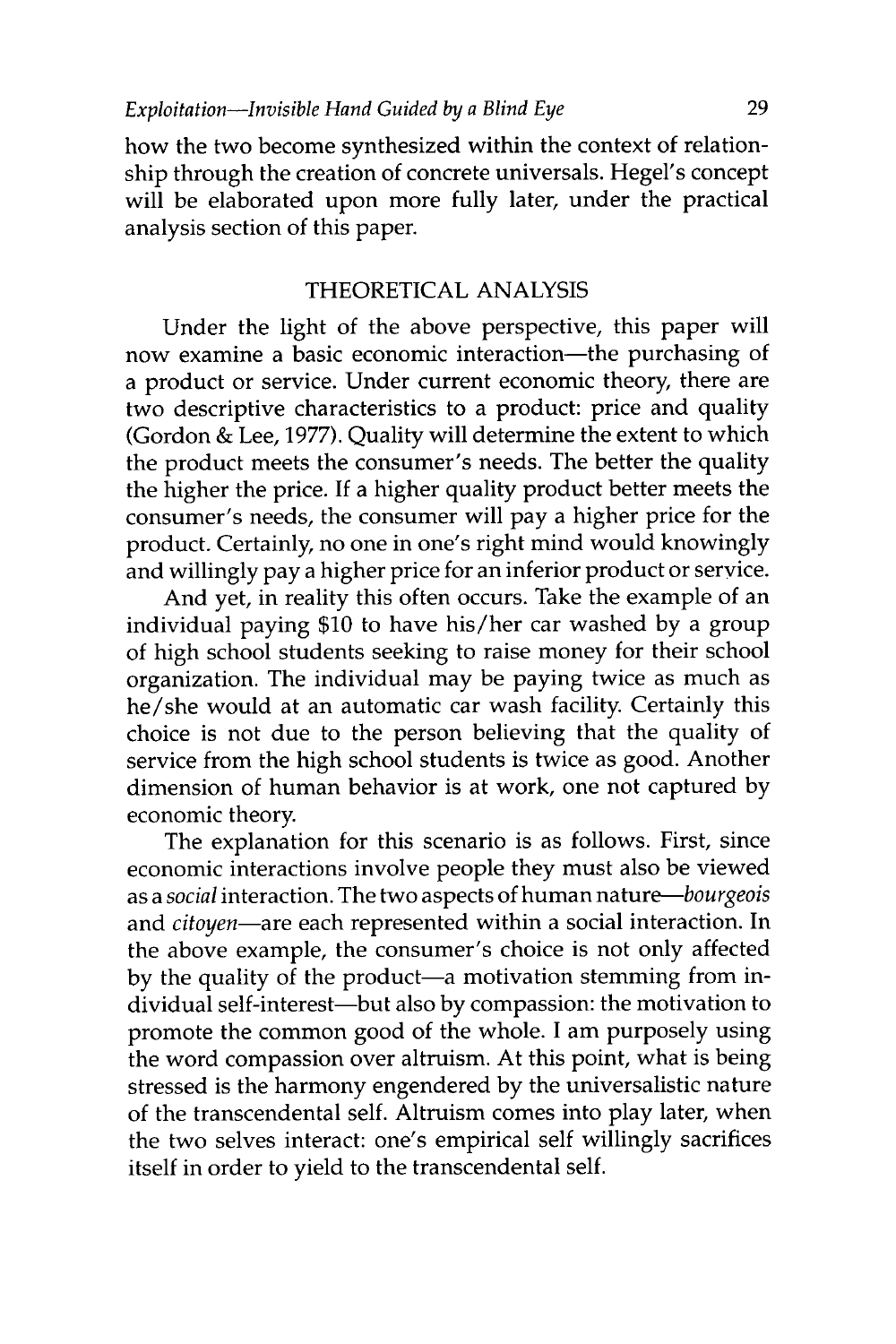In any social interaction a relationship is established, and hence, some level of intimacy. This intimacy promotes the transcendental self's universalistic nature-or one's connectedness to others. This then provides the context for compassion-the harmony of feeling/being which spurs action-to flourish. Falling back to Kant, the transcendental self is a state of being which, by definition, transcends the empirical self. Pure reason, as described by Kant, is the intelligence of this transcendental self. Being outside the laws of cause and effect of the empirical world of nature, intuitions of pure reason are necessarily *a priori* in form. These intuitions of pure reason can be the spring of actions (which necessarily take place in the empirical world of nature). When this occurs, pure reason becomes practical reason (Kant, 1988 [1785]). Thus, practical reason acts as the voice of the transcendental self. Compassion, therefore, is practical reason operating inside the bonds of human intimacy propelled by practical love.

Hence the choice of spending money in the buying of a product (Price) reflects not only how that product will meet the individual's needs (Quality) but also to what extent the spending of that money contributes to the greater good of the whole (Compassion). This idea is represented by the following formula:

$$
P = Q + C
$$

Thus, utilizing the above car wash scenario, the price of the service is represented as follows:

$$
(P)\$10 = \$5(Q) + \$5(C)
$$

Consequently, only half the price-and hence half the motivation of the consumer-was determined by the how well the service met the individual's needs (quality): the egoistic quality of one's *bourgeois* nature. The other half of the price-and other half of the consumer's motivation-was determined by how the purchase promoted the common good (compassion): the universalistic quality of one's *citoyen* nature.

Obviously, these two properties can by represented by various proportions. At one extreme, say for example the knowing purchase of stolen merchandise, self-interest is represented 100%. An individual engaging in this action is solely interested in how the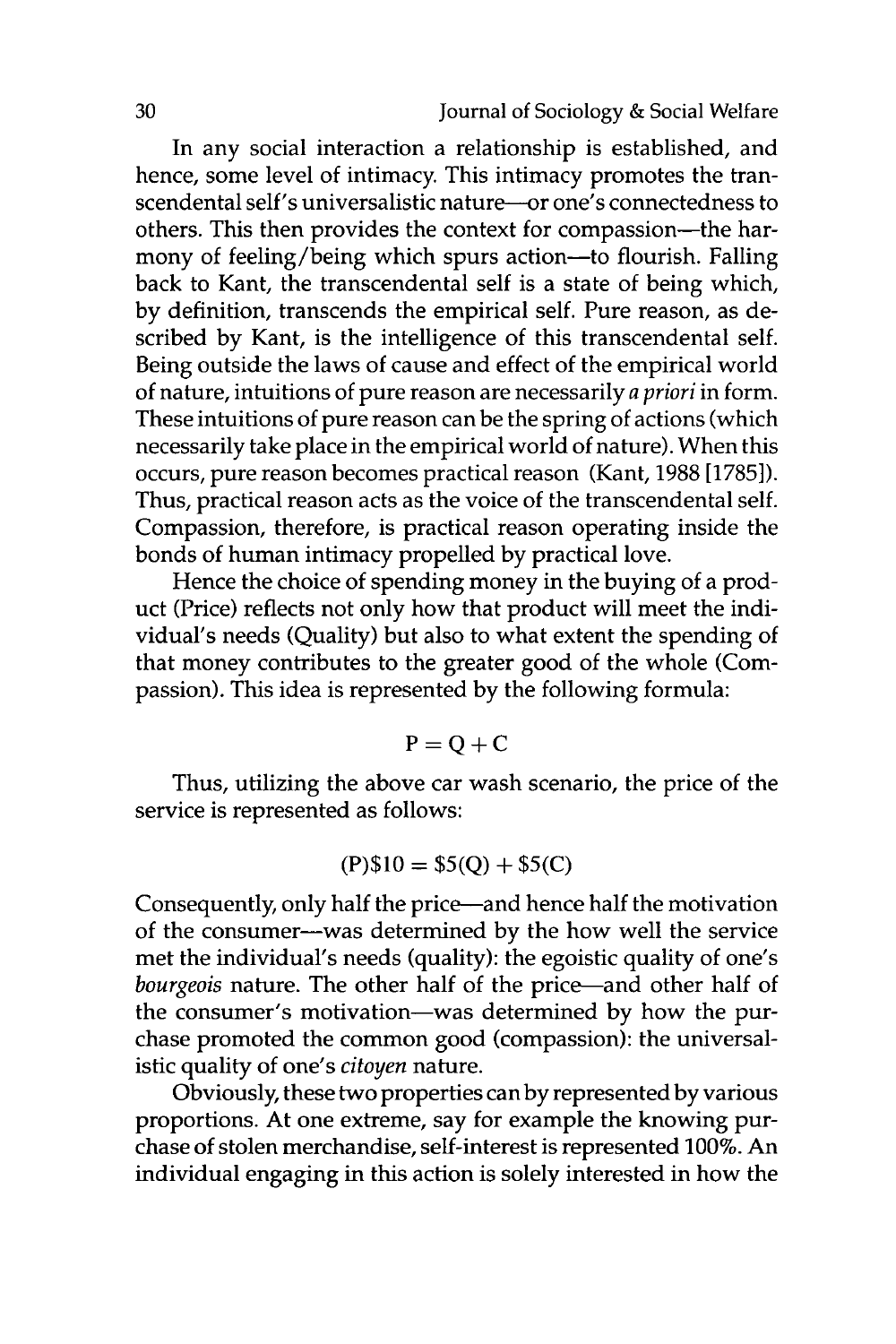action benefits himself/herself directly. An example at the other extreme would be giving money to a homeless person on the street. The aspect of contributing to the greater good of the whole takes on such importance (100%) that the product or service itself disappears altogether. In-between these two extremes, weight will be given to both sides.

Now let's apply this formula to the scenario of buying a common product at a store, say for example, strawberries. If a pint of strawberries costs \$1.49, would a consumer pay twice as much as with the car-wash example above in order to contribute to the greater good? That would be certainly asking much, and add up to some hefty grocery bills. However, what about simply \$.05 cents more?

### $$1.54(P) = $1.49(Q) + $.05(C)$

The United Farm Workers **(UFW)** recently headed a campaign proposing such an option in order to improve the working conditions of strawberry pickers in the United States. Due to the nature of competition in the global marketplace, strawberry pickers have seen their share of the consumer dollar spent on strawberries drop dramatically. In 1985 the workers received 17.5 cents for every dollar spent on strawberries; by 1995 their share dropped to 9.2 cents-almost 50%. Currently, for an eight-month growing season, they earn \$8,500 and work 10-12 hour days. The nature of their work puts heavy strains on their backs and exposes them to fields treated with pesticides, yet few have health insurance. An increase of \$.05 to the price of strawberries-given to the workers-would increase their pay by over 50%.

Why can't we add five cents to the price of strawberries? In the process of modernization, the economy has grown in specialization and complexity from a simple community-based economy before the industrial revolution to the global economy that exists today. One by-product resulting from this growth in complexity is that the level of intimacy in the social interaction of a consumer purchasing a product has been drastically reduced. When a consumer buys a pint of strawberries, or any other product, they are able to examine the product's quality (i.e. "Q": how the product will meet one's individual needs)-that has remained unchanged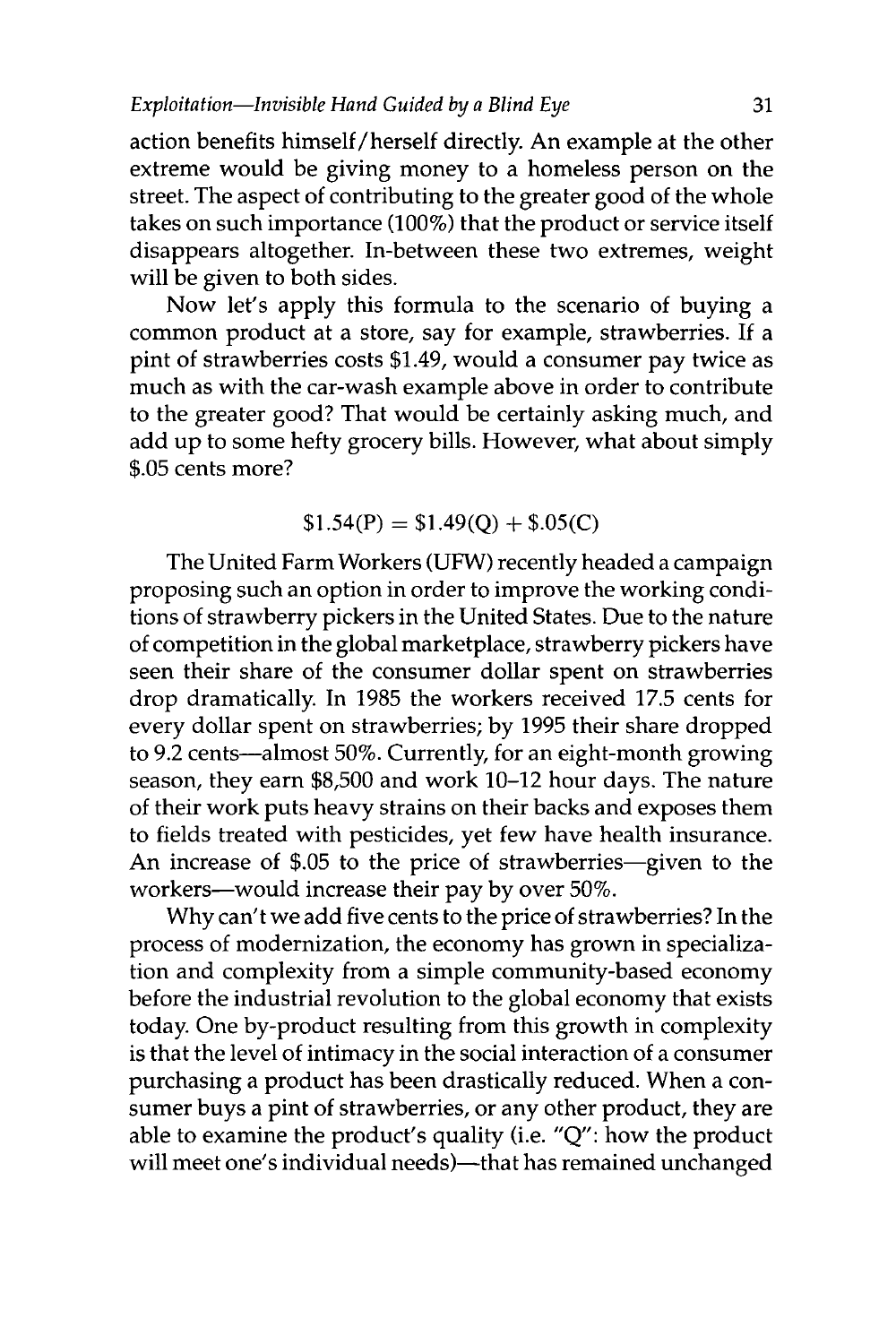within the social interaction. However, the contribution that consumers are making to the common good, represented by **"C",** becomes an unknown.

Would we buy strawberries from a farmer in our own (local) community who exacted such harsh working conditions on his/her laborers? In the more intimate exchange that takes place in a local economy, individuals are able to see with their own eyes what labor practices they are supporting-i.e. how they are contributing to the common good. In an advanced economy, consumers are forced to make the assumption that individuals who created the product are being adequately compensated for their labor, and hence, as consumers they are contributing to the common good by supporting the jobs of those individuals. This is an assumption however that is often wrong, especially concerning products created by unskilled labor.

#### PRACTICAL ANALYSIS

In the formula proposed

$$
P = Q + C
$$

"Q" and "C" represent two separate values in this social interaction.

With "Q"-the aspect based upon the individualistic nature of individuals-value is determined by how well the product satisfies one's needs. Incorporated within "Q" is the labor that went into the product. Hence workers are valued for the type of labor they can provide—i.e. "What you can do for me." As it should be, the higher skilled the labor, the more value it has. Unskilled labor, however, still is an important component within the marketplace and has a value. Exploitation occurs when market forces and capitalists reduce this value to below nominally humane conditions.

With "C"-the aspect based upon the universalistic nature of individuals-it is not labor which is valued but people. Workers are valued simply because they are human beings. In Kantian terms, they are valued as ends in themselves. While the starting point of this value stems from ideals of right evoked by the transcendental self (via pure reason), the value of compassion-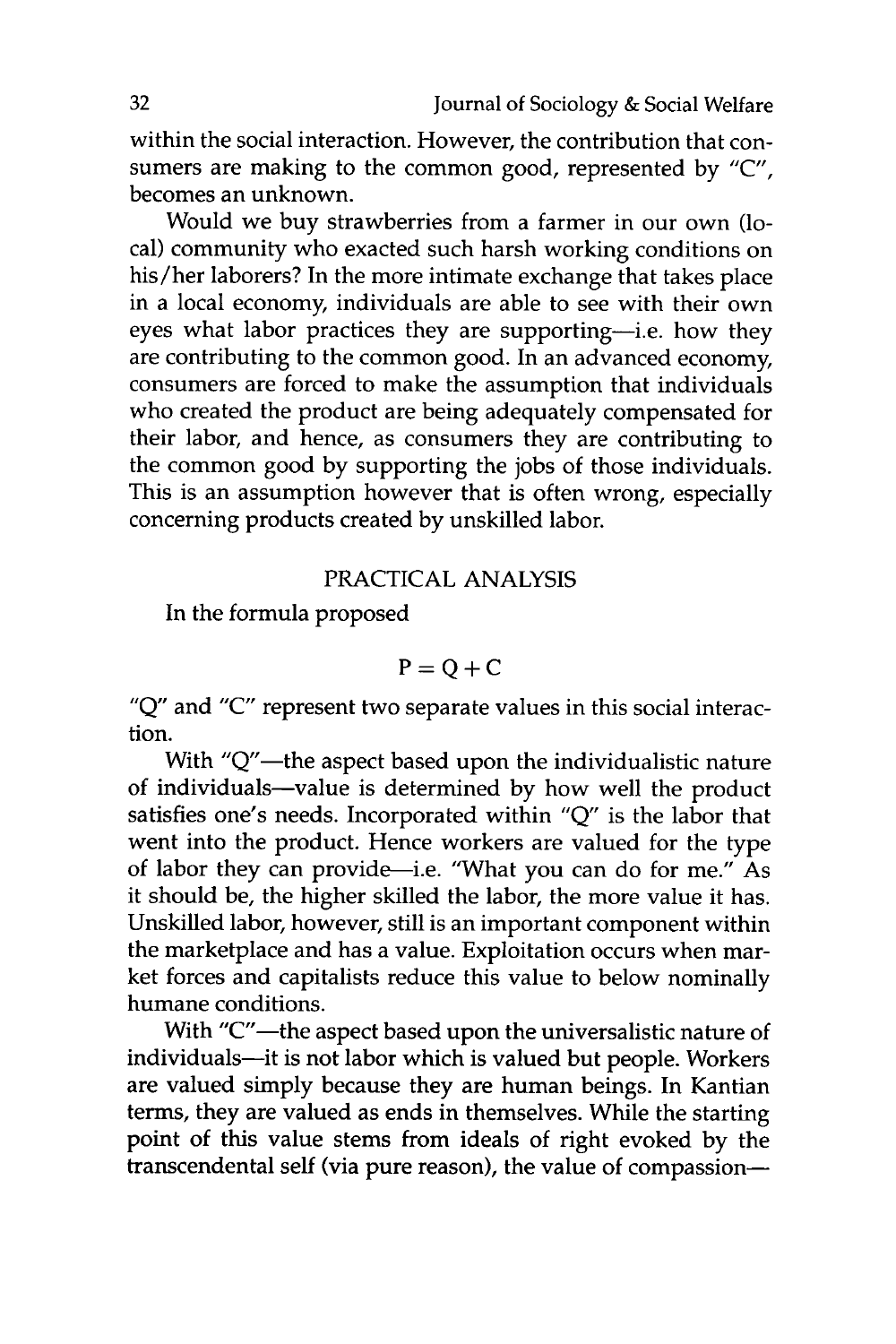the harmony of feeling/being which spurs action- stems from the level of intimacy involved in the social interaction.

In today's modern economy, the complexity is so great that the consumer is unaware of the labor that goes into a product. Without direct contact, intimacy is lost and the consumer is no longer able to express his/her value of individuals as human beings. In addition, there is no "C" in modern economic theory; hence there exist no structures for the consumers which serve to facilitate the restoration of this level of intimacy. With "C" being dropped from the equation, a crucial element is lost in the interaction: individuals are no longer valued as human beings.

This captures the concept put forth by Rousseau that individuals are basically good but it is society's institutions that make them bad. The complexity of the institution-in this case capitalism within a global economy-reduces the level of intimacy involved in social interactions to the point where the *citoyen* aspect of human behavior is lost. A veil of ignorance hangs over this dimension of the social interaction. Consumers are placed in a position where they are forced to assume that individuals are being fairly compensated for their labor. Through the purchasing of the product, we are supporting the jobs of those who made it and thus inherently believe we are promoting the common good. These assumptions are not necessarily a conscious deliberation with each purchase. For one's *citoyen* nature, they serve to bridge the rift in the social interaction created between producer and consumer. Certainly, as consumers, we do not believe that the purchasing of a product at a store is causing harm to other individuals. However, the nature of the competitive free-market system rewards the driving down of labor costs-no matter how that is accomplished. With intimacy having been lost from the interaction, these "cost-saving" measures are hidden from the consumer. Exploitation occurs. Consumers are left in the dark as to their contribution.

And with this veil of ignorance that consumers are forced to adopt-that individuals are being fairly compensated for their labor-we as consumers share responsibility for exploitative practices. We are oppressors. Every time we buy strawberries, gym shoes, clothing, etc., we are unknowingly supporting those who get rich off the exploitation of others.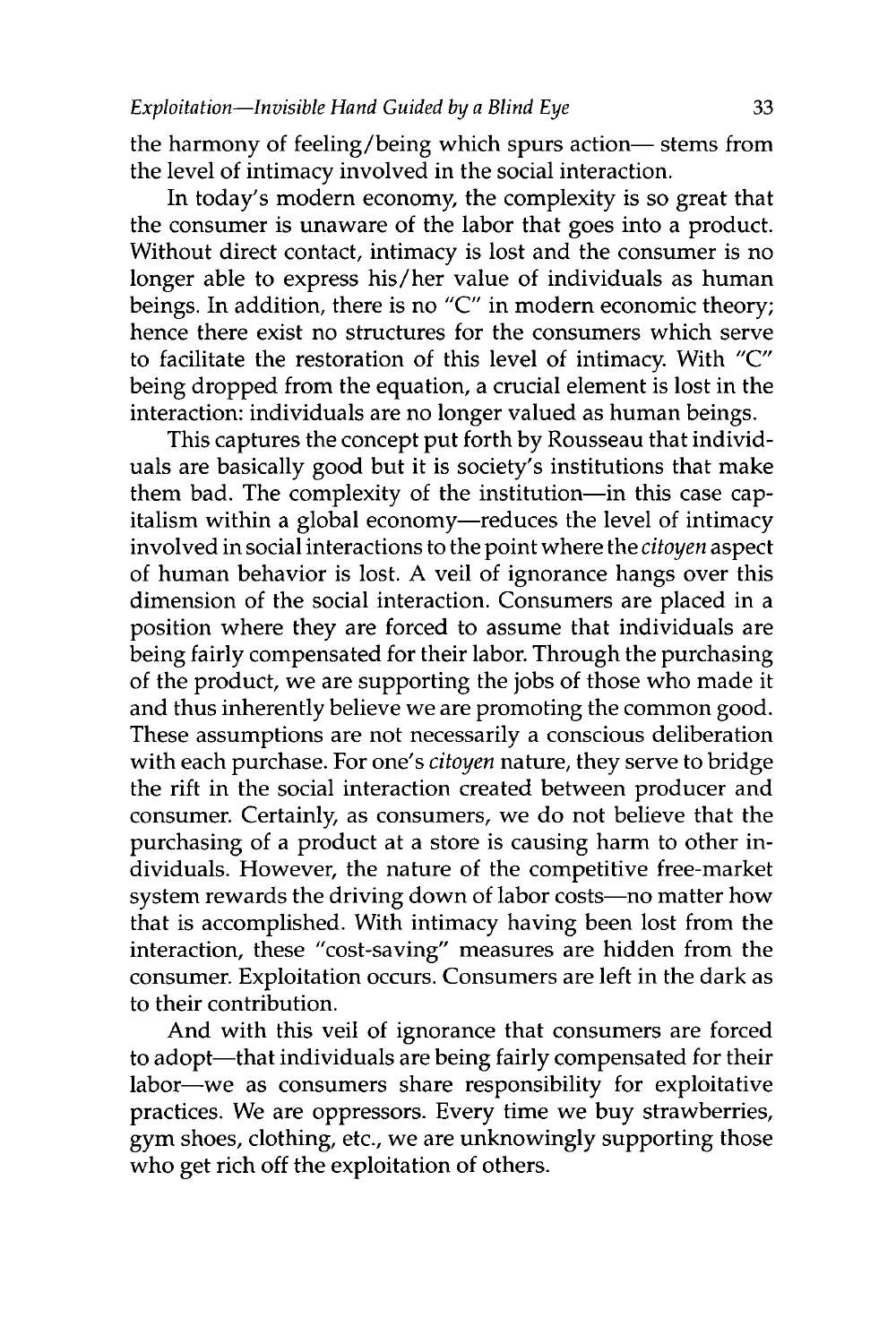The problem is that when we are at the grocery store, we are not given the choice between strawberries that cost \$1.49 and those that cost \$1.54 but were collected under more humane working conditions. Since "C" does not exist in economic theory, no structures are in place to facilitate its expression. Hence, unfortunately, the UFW face an uphill battle in their attempts to improve the working conditions of the strawberry pickers. And exploitation continues apace in the developing world.

In his *Philosophy of Right,* Hegel sought to describe the process of synthesis between the particular (individual self) and the universal ( transcendental self). This process occurs within the context of social relationships. This synthesis creates structures facilitating the expression of the transcendental self: Hegel terms these structures concrete universals. When it comes to the State, concrete universals take the form of laws, and the political institutions which create them (Hegel, 1967 [1821]).

When we read or hear about the performance of the U.S. economy, the word "political" is routinely omitted from the description. In truth, what is being described are the workings of *a political* economy. An economy cannot function without some type of "rules of the game." It is the political component of a political economy which provides these rules.

In the workings of a political economy (especially in a democratic society), the *political* aspect is the main avenue in which the transcendental self finds expression. This is through the creation of laws which regulate economic behavior in favor of valuing individuals: the 40-hour work week, minimum wage, fair trade, etc. The *economic* aspect is the main avenue in which the individual self finds expression—i.e., how the product meets my needs.

This encapsulates the current dilemma concerning the workings of our modern political economy The *economic* aspect has advanced beyond the scope of the *political* aspect, creating an imbalance; the economy is operating on a global level while political power is firmly cemented within national institutions. It is difficult to extend "the rules of the game" beyond one's national borders-especially those rules which value individualsand only loose rules exist at the global level. This creates a wild west scenario in which corporations are forced to shoot it out on the playing field of the global marketplace (and are able to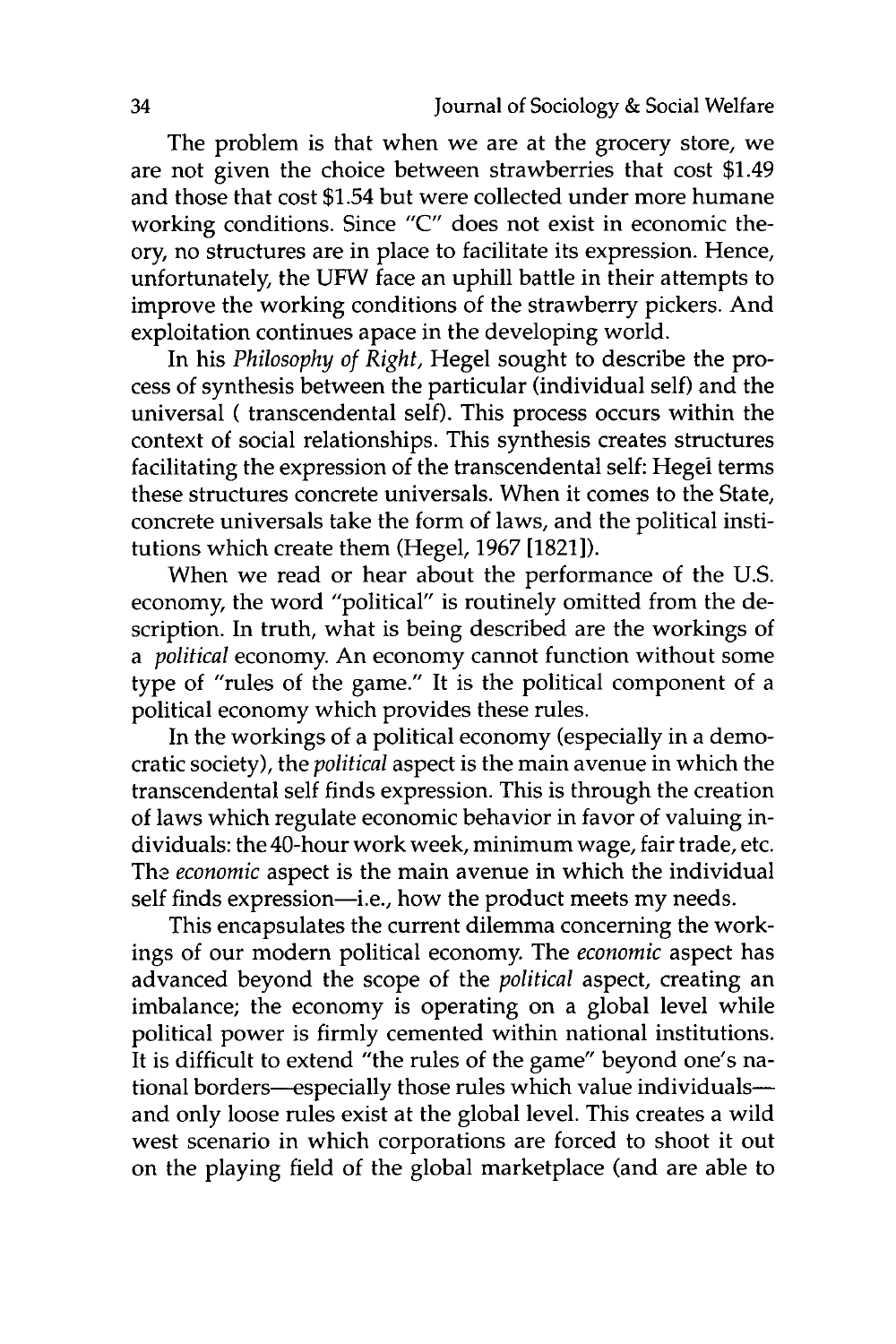skirt national laws by simply moving to a new locale, or use their power to make or break laws where they exert a strong presence).

Looking back at the Industrial Revolution, we can examine the historical record of the last time that there was an imbalance in the political economy. Using the United States as an example, when the economy began operating at the national level in the late 1800's, political power remained firmly rooted in local institutions (Wiebe, 1967). Writing about this time period, Wiebe titled his book *The Search for Order 1877-1920,* aptly capturing the chaos of the Wild West political economy operating in those times (e.g no right to form a union, no national minimum wage, no national child labor laws, no national laws regarding safety in the workplace). It took a few decades for political power to shift to the national level and the balance to be restored. This shift was aided by the fact that national political structures were already in place, providing a framework for social movements to gain substance.

Ominously, this isn't the case in today's society. Global political structures are either weak, or like the International Monetary Fund (IMF), outside the democratic process. The IMF's policies have an especially harsh, and even sinister edge, in that they are guided by two overriding principles: one, they are based solely upon scientific principles, and two, they are organic-they place the health of the system (the macro economy) over individual rights. These are the two guiding principles of Machiavelianism (Murray, 1953). Hence, the road to ending exploitation through global political structures will be a long time coming.

Encouragingly however, the major corporate powers prefer some order. They have the resources and power to adapt to slight change represented by reform. Chaos increases the risk of radical change. Hence, their self-interest motivates them to accept modest change rather than risk radical change. Again, looking at the historical record, in the early 1900's it was the small and mid-sized companies, represented by the National Manufacturers Association, who saw even slight change as a threat to their survival and thus most adamantly opposed recognizing unions as legal as well as many other reform proposals. While certainly not enthusiastic about reform, the major national corporations did prove more flexible in their stance towards reform efforts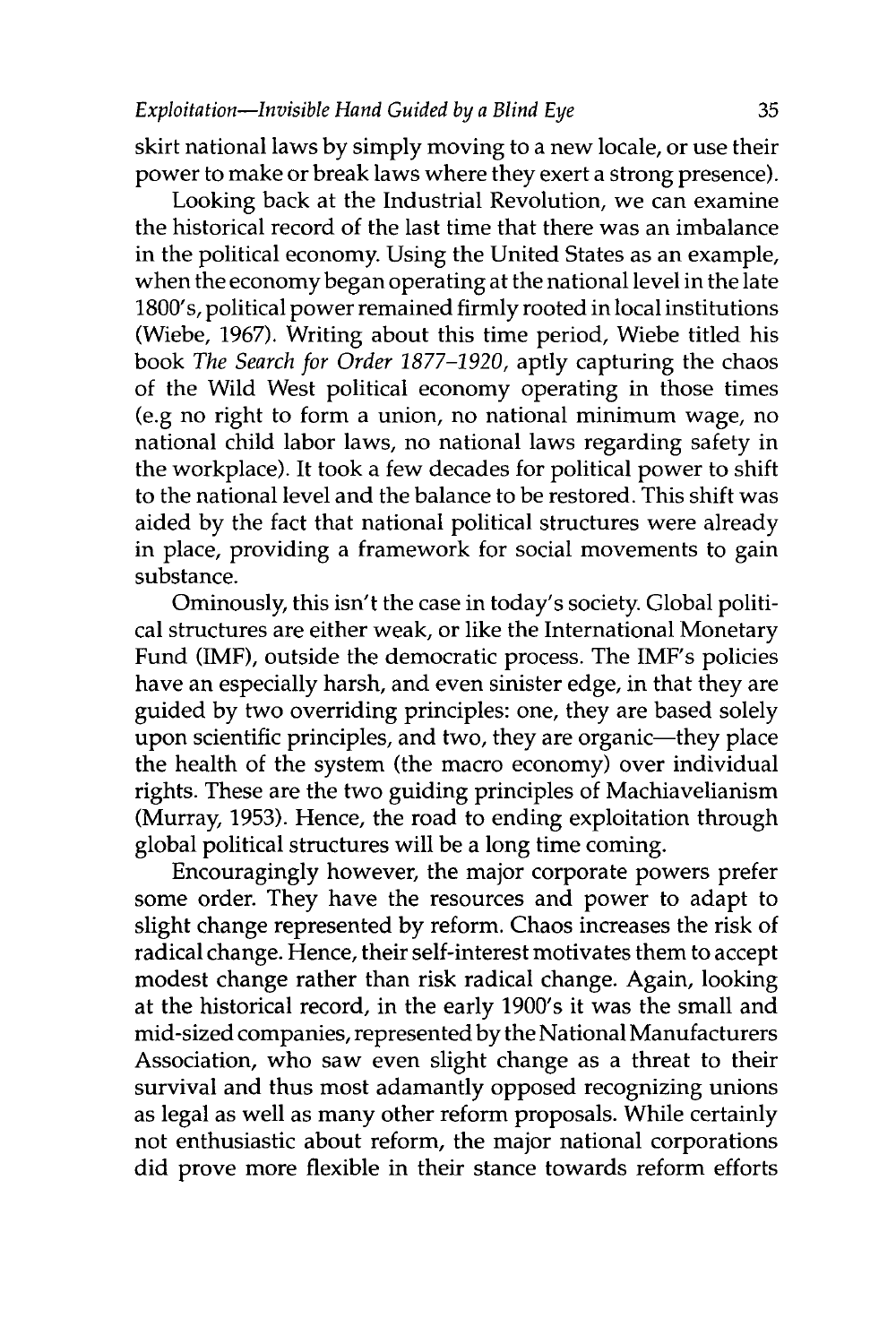(Weinstein, 1968). This same stance seems to hold true in our global marketplace of today. In 1997 a number of multinational corporations cooperated with the Council on Economic Priorities to establish "Social Accountability 8000": a package of certifiable labor and human rights standards. Toys 'R' Us and Avon were the first two companies to voluntarily adopt these standards and agree to inspections (Spar, 1998).

Now, it is certainly true that the political process is not the sole domain of the transcendental self-those with power will routinely use it to advance their own self interest over that of the common good. Conversely however, it can be stated that the economic process is not the sole domain of self-interest: the transcendental self can express itself through an individual's (hence consumer's) sense of morality. This is an important avenue to open up in today's global political economy.

#### APPLICATION

As stated earlier, intimacy in a social interaction facilitates the expression of one's transcendental self. The goal then is to create the structures that would restore this sense of intimacy between consumers and labor in the social interaction. This I envision being something similar to the system that the United States Department of Agriculture (USDA) uses to grade various qualities of meats. Certain standards can be established representing various qualities of the working environment; these standards would be represented by a grade of A through F. Companies would then provide this information on their product as part of their advertising.

The following is a key feature that makes this proposition very workable: it would not require any governmental regulation. Accountability would rest in potential law suits for abridging truth in advertising. Companies would be able to choose which rating they would adopt, letting market forces guide their decision. The only regulation necessary would be that companies must provide this information to consumers. This is something that can be handled using national laws. Currently, a company must list the ingredients of a product on its package. The same would apply for this standard-a grade of A to F on how the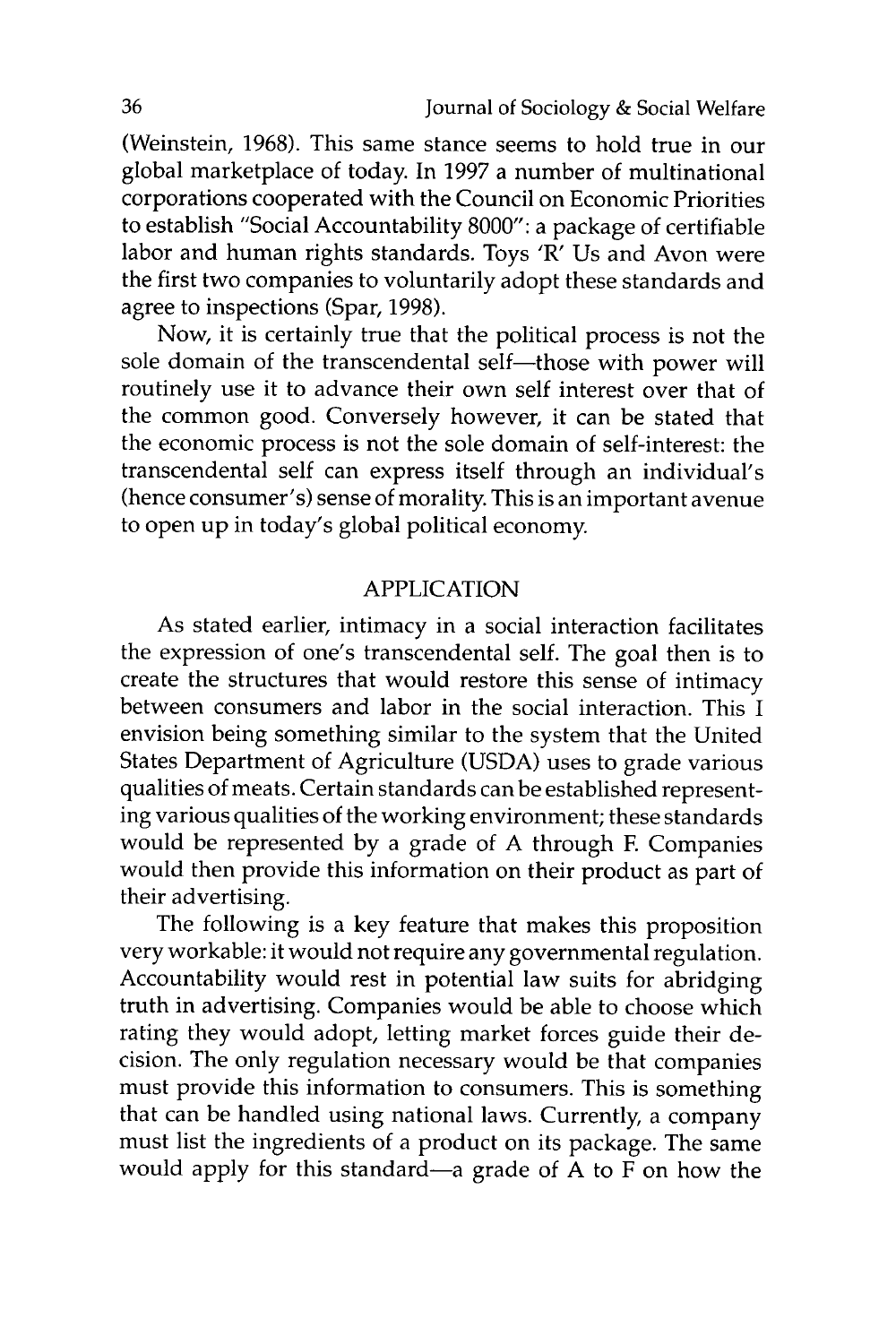product was produced. Thus no government intervention would be necessary: no bureaucratic forms, registrations, or inspections. If a company's rating was called into question, they would be open to a lawsuit; the judicial structures for maintaining this accountability (truth in advertising) are already in place. The labor of the company producing the product would act as the guarantor, as key witnesses, regarding the truth of the rating. Activist groups could assist in situations when their help was necessary.

Being that these standards would operate in a global economy, it would be best to have international standards. Obviously, who is to create these standards, and how they are created, are major questions to be resolved (something deserving of a separate article in and of itself).' Perhaps the process could be coordinated by an agency of the U.N. Some standards could be universal, e.g. "not made by child labor." Others, such as pay, would be relative in nature and need to be phrased in such a way to reflect this. For example, it could be tied to the "basket-of-goods index" (a rating which determines the price of basic commodities for a family of four). The ratings could then reflect that worker pay is at 80% of this level, 100% of this level, 150% of this level, etc. Other relative measures may be viable as well. Once these standards are established, then it would be up to national governments to adopt these standards and require companies to advertise the rating that their products fall under. In addition, a campaign educating the consumer regarding these ratings would obviously be a key component as well.

The idea of a "C", the idea of providing the consumer with information regarding how the product is created in addition to its quality, is not an untested one. Some companies in the marketplace have already taken this path in regards to the impact the creation of their product has on the environment. Various make-up products are advertised as "cruelty free" reflecting that they were not tested on animals. Other products are advertised as being made from recyclable materials. And of course, as mentioned above, there is now the Social Accountability 8000 seal of approval. These examples serve to attest to the workability of some kind of rating system. In addition, a 1995 survey on garment purchasing provides a bit of empirical evidence supporting the notion that consumers would support such a rating system: "84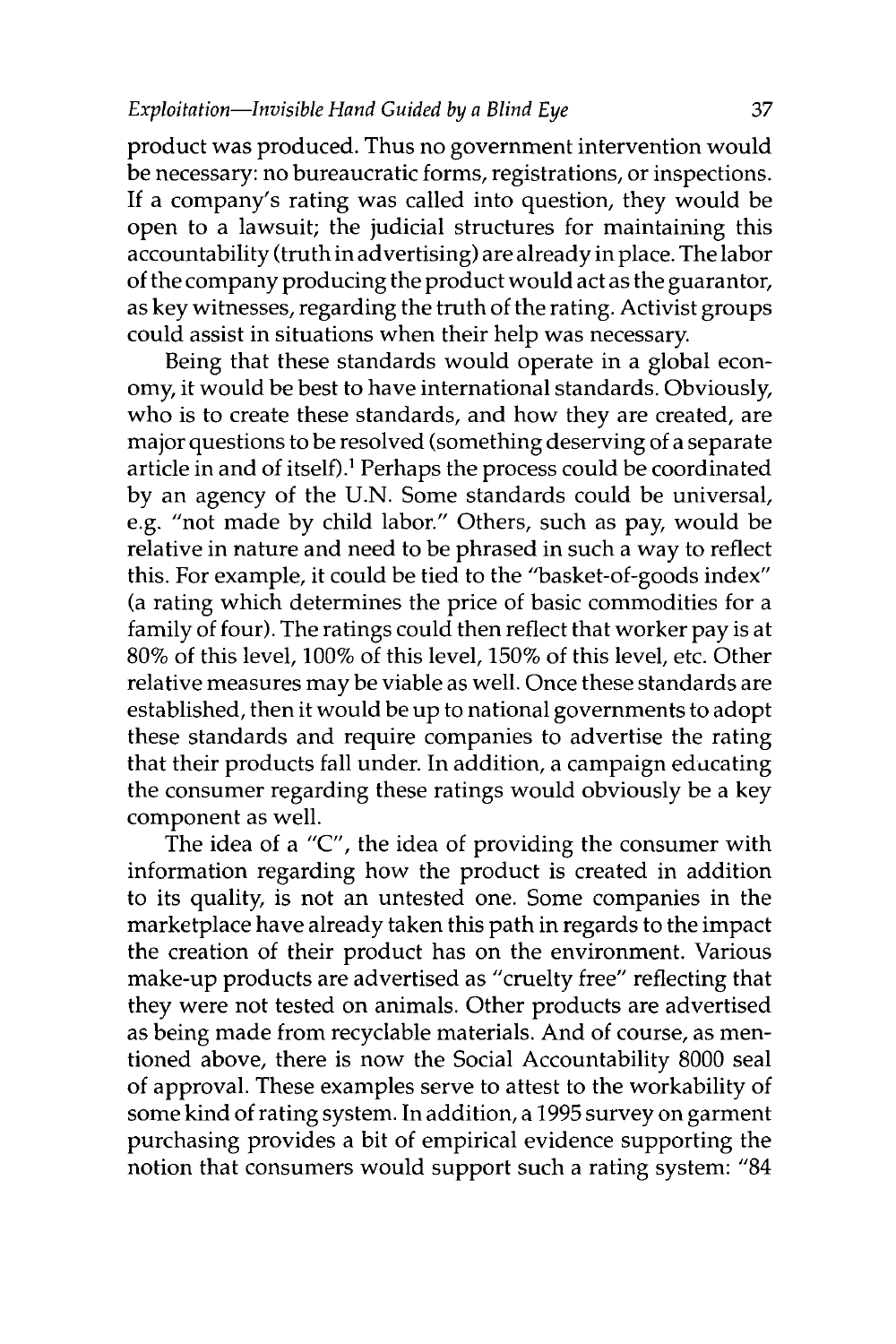percent said that they would pay an extra **\$1** on a \$20 item to ensure that the garment had been made in a worker-friendly environment (Spar, **1998, p.9)."**

Finally, a distinguishing feature of this proposal is that it promotes structures which communicate/enforce more than just a bare minimum of working conditions. **A** grade of **"A',** "B", and **"C"** create higher standards for the working environment, and thus, the consequent economic niches from which businesses may compete.

When provided with the information, consumers do base part of their decision on moral grounds—and seek within the social interaction to contribute in some fashion to promoting the common good. Compassion may not exist in economic theory, but it certainly exists in the world. Through restoring intimacy within the economic interaction, perhaps we can take a few more steps toward putting a "human face" on capitalism.

#### **REFERENCES**

- Abraham, M. F. **(1982).** *Modern Sociological Theory: An Introduction.* New Dehli, India: Oxford University Press.
- Bramhill, **D. (1986).** Economics and cartesian science. In **S.** W. Helburn and **D. F.** Bramhall (Eds.) *Marx, Schumpeter and Keynes: A Centenary Celebration of Dissent.* Armonk, NY: M. **E.** Sharpe, Inc.
- Durkheim, **E. (1960).** *The Division of Labor in Society.* **(G.** Simpson, Trans.) ( <sup>4</sup> th ed.). Glencoe, IL: The Free Press. (Original Work published **1893).**
- Etzioni, **A. (Ed.) (1998).** *The Essential Communitarian Reader.* Lanham, MD: Rowman **&** Littlefield Publishers, Inc.
- Garbino, M. **S. (1977).** *Sociocultural Theory in Anthropology.* New York: Holt, Rinehart and Winston.
- Gordon, L.S. & Lee, S.M. (1977). *Economics for Consumers*. (7<sup>th</sup> ed.). New York: **D.** Van Nostrand Company
- Harper, **C.** L. **(1989).** *Exploring Social Change.* Englewood Cliffs, **NJ:** Prentice Hall.
- Hays, **S. P. (1995).** *The Response to Industrialism 1885-1914.* (Rev. ed.). Chicago: The University of Chicago Press.
- Hegel, G.W.F. **(1967).** *Hegel's Philosophy of Right.* (T.M. Knox, Trans.). Oxford: Oxford University Press. (Original work published **1821).**
- Heilbroner, R. L. **(1986).** Economics and political economy: Marx, keynes, and schumpter. In **S.** W. Helburn and **D. F.** Bramhall (Eds.) *Marx, Schumpeter and Keynes: A Centenary Celebration of Dissent.* Armonk, **NY:** M. **E.** Sharpe, Inc.
- Helburn, **S.** W., **&** Bramhall, **D. F** (Eds.) **(1986).** *Marx, Schumpeter, & Keynes: A Centenary Celebration of Dissent.* Armonk, **NY:** M. **E.** Sharpe, Inc.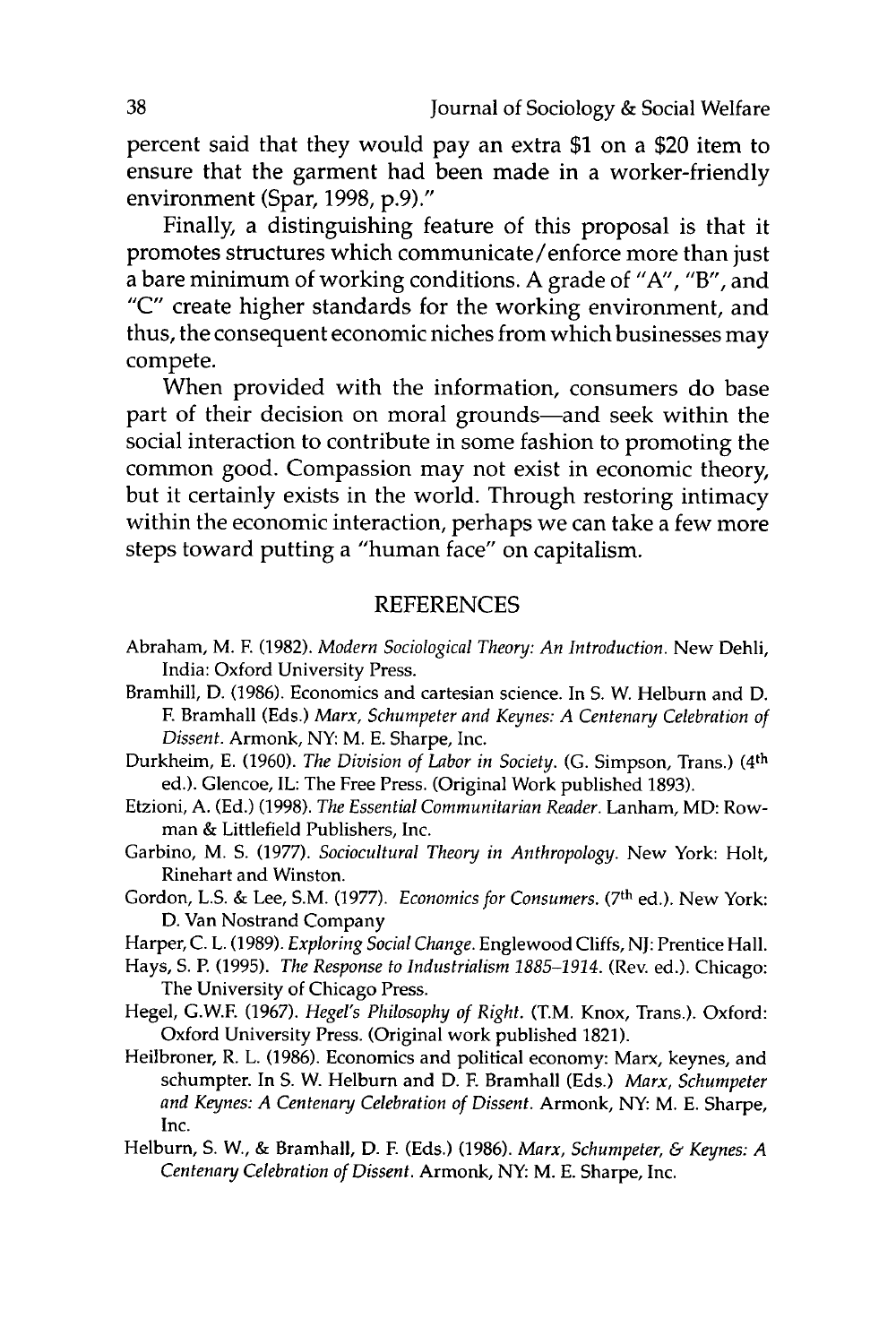Herbert, B. (1996 July 12). Trampled dreams. *The New York Times.* A27.

- Jamieson, D. (1986). Reflections on economics and morality: Hegel, marx, and the neoclassical tradition. In S. W. Helburn and D. F. Bramhall (Eds.) *Marx, Schumpter and Keynes: A Centenary Celebration of Dissent.* Armonk, NY: M. E. Sharpe, Inc.
- Kant, I. (1988). *Fundamental Principles of the Metaphysics of Morals.* (T.K. Abbott, Trans.). Buffalo, NY: Prometheus Books. (Original work published 1785).
- Mandeville, B. (1966) *The Fable of the Bees: Or Private Vices, Publick [sic] Benefits.* (F.B. Kaye Trans.) **(3 rd** ed.). Oxford: Claredon Press (Original work published 1729).
- Murray, A. R. M. (1953). *An Introduction to Political Philosophy.* New York: Philosophical Library, Inc.
- Oldenburg, D. (1997 September 30). Child labor debate. *The Washington Post, E5.*
- Quandt, J. B. (1970). *From the Small Town to the Great Community: The Social Thought of Progressive Intellectuals.* New Brunswick, NJ: Rutgers University Press.
- Rousseau, J.J. (1997) *The Social Contract and Discourses.* (G.D.H. Cole, J.H. Brumfitt, **J.C.** Hall, & P.D. Jimack Trans.). Rutland, VT: Charles E. Tuttle Co. Inc. (Original works published 1750-1762).
- Roth, R. J. (1962). *John Dewey and Self-Realization.* Westport, CT: Greenwood Press.
- Scruton, R. (1977). Kant. In K. Thomas (Ed.) *Past Masters: German Philosophers.* Oxford: Oxford University Press
- Selznick, P. (1992). *The Moral Commonwealth: Social Theory and the Promise of Community.* Berkley, CA: University of California Press.
- Singer, P. (1977). Hegel. In K. Thomas (Ed.) *Past Masters: German Philosophers.* Oxford: Oxford University Press.
- Spar, D. (1998). The spotlight and the bottom line: How multinationals export human rights. *Foreign Affiars,* 77(2), 7-12.
- Weinstein, **J.** (1968). *The Corporte Ideal in the Liberal State 1900-1918.* Boston, MA: Beacon Press.

Wiebe, R.H. (1967) *The Search for Order 1877-1920.* New York: Hill and Wang.

Wokler, R. (1995). Rousseau. In K. Thomas (Ed.) *Past Masters: Rousseau.* Oxford: Oxford University Press.

#### NOTE

- 1. A set of universal standards put forth by the International Labor Rights Fund (ILRF) consists of the following:
	- A. The right of association
	- B. The right to organize and bargain collectively
	- C. A prohibition on the use of any form of compulsory labor
	- D. A minimum age for the employment of children
	- E. Acceptable conditions of work with respect to minimum wages, hours of work, and occupational safety and health